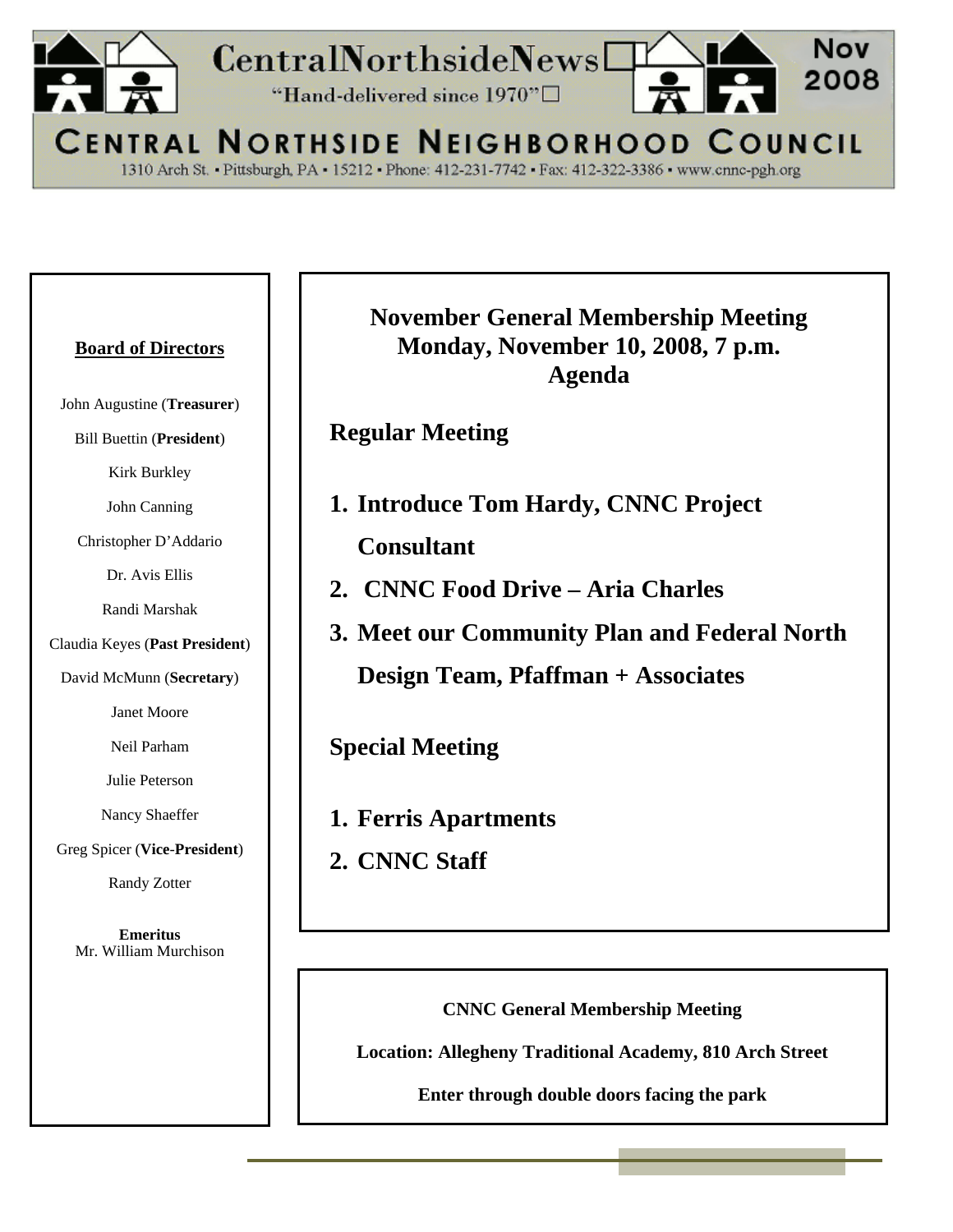### CNNC Hires Tom Hardy as Project Consultant

We are pleased to announce Tom Hardy has agreed to join CNNC as a Project Consultant. Tom will serve in this position on an interim basis as we conduct a search for an Executive Director.

Tom has nearly 10 years of experience in community development, focused on real estate and neighborhood planning. Tom has completed a wide-range of real estate projects from market rate for-sale housing to affordable rental housing for persons with physical disabilities. He was also instrumental in a mixed-use project along east Carson Street. Most recently Tom served as Executive Director of Manchester Citizens Corporation (MCC). Prior to joining MCC, Tom worked at Southside Local Development Corporation (SSLDC) as the Assistant Director and before that as their Manager of Real Estate Development.

"Tom will be a tremendous asset for CNNC and will ensure our projects move forward during this period of transition," CNNC President Bill Buettin stated. Tom will assist with the Federal Hill project, community planning process and newly formed joint venture for the redevelopment of the Garden Theater block. He will also be responsible for maintaining relationships and monitoring contract compliance with CNNC's funders. Buettin added "our funders were elated when we told them Tom would be joining CNNC as a Project Consultant."

Tom is preparing to receive his MBA from Carnegie Mellon University in December. He also holds a Master of Urban and Regional Planning from the University of Pittsburgh and a Bachelor of Arts in Public Policy Studies from Duke University. Additionally, Tom is certified by the American Institute of Certified Planners.

 A resident of the Central Northside, Tom lives on Palo Alto with his wife, Hanna, and their two boys, Galen and Ezra. Tom serves on the boards of West Park Court Housing Development Corporation and the Pittsburgh Economic and Industrial Development Corporation.

# President's Message

There are many new faces and names around CNNC, which is very exciting! First, please join me in congratulating CNNC's newest Board members, Julie Peterson and Neil Parham, who were elected in October. Julie and Neil have wasted no time becoming active members of the Board. I know I speak for the rest of my colleagues when I say we're looking forward to working with you.

We're also very excited to announce that Tom Hardy has joined CNNC as a Project Consultant. As the article in this newsletter makes clear, Tom is a great addition to our team.

Last, but certainly not least, I'm delighted to report CNNC is now **436** members strong! At the October meeting alone we signed up 80 new members, and, remarkably, our membership is up 41% since the annual meeting in May. We're averaging 134 people in attendance per meeting during the current fiscal year, which is virtually unheard for community organizations and is a real testament to this community.

Our meetings aren't just a great place to learn what's happening in the community. They are also a great place to meet new neighbors and friends. So mark you calendars for the 2<sup>nd</sup> Monday of the month and bring a friend with you!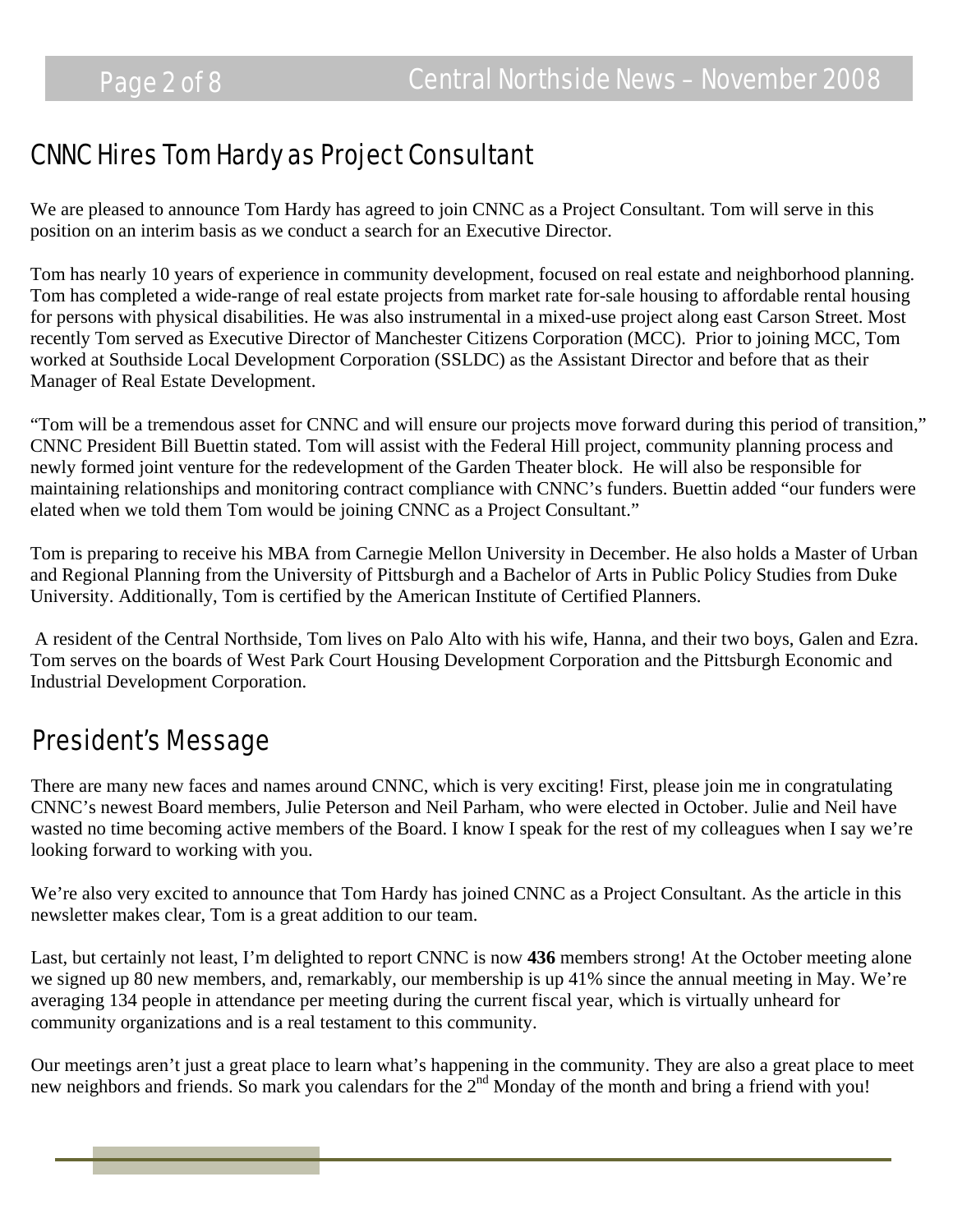### Page 3 of 8

### Member Spotlight – David Bugher



"There's hope here now." That's how David Bugher, North Side resident and Executive Director of the Light of Life Rescue Mission sums up the organization's revitalization in the six years since his return to Pittsburgh. Light of Life was deeply in debt and faced an uncertain future when its Board of Directors hired the Mercer County native in 2002. Drawing on his experience as a commercial banker and small businessman, David rebuilt Light of Life's financial foundations and put the Mission on a sound footing.

While David is a familiar face on the North Side and Light of Life a familiar institution, he says that many in our community don't fully understand the ministry's mission. "Because of the line of guys they see out there," he says, "many people assume that providing meals and shelter to homeless men is Light of Life's main function. While the Mission does serve over 250 meals each day, many who eat there aren't homeless; they are, David says, "hungry neighbors."

And there are, in a cramped but spotless basement dormitory, 34 beds for men in need of a safe place to sleep. But the organization's focus is on providing longer-term assistance to both men and women, who are seeking to turn their lives around often while struggling with mental illness, chemical dependencies, and, among many of the women, abuse.

David says that Light of Life's "whole focus is to go 'deeper, not wider.' Our aim is not to make homelessness easier to bear, but to end it, one person at a time." The Mission's long-term and transitional programs, which today enroll 50 men and 30 women (plus their 55 children), provide not just for the participants daily needs, but also education and employment training, along with longer-term counseling and assistance. Graduates of these programs "experience real transformation," David says. "They find real hope and become productive citizens and taxpayers."

David invites all Northside neighbors to Light of Life's Open House from 1-4 p.m. on Sunday November 30<sup>th</sup>. Come see for yourself what David and his staff are doing inside that familiar building on North Avenue, a former brothel that since 1952 has been serving a much different purpose. And, don't worry; the Steelers game at New England doesn't start until 4:15 that day.

# Planning and Evaluation Committee

At the October meeting, the membership of the CNNC approved the creation of a Planning and Evaluation committee, which is co-chaired by Bill Buettin and David Shlapak.

The P&E committee, as its name suggests, has two functions. It will coordinate and facilitate the creation of the CNNC's strategic plan, working with the membership and the Board of Directors to develop and prioritize projects and initiatives that are aligned with the organization's near- and long-term goals.

In its evaluation role, the P&E committee will perform two primary tasks. First, it will conduct periodic community needs and priorities assessments, integrating surveys of residents' perceptions with analysis of relevant economic and demographic data. Second, it will work with the teams and working groups carrying out various projects to help them track their progress.

Anyone interested in being part of the committee should contact Dave at [dashlapak@me.com](mailto:dashlapak@me.com) or at (412) 231-4544.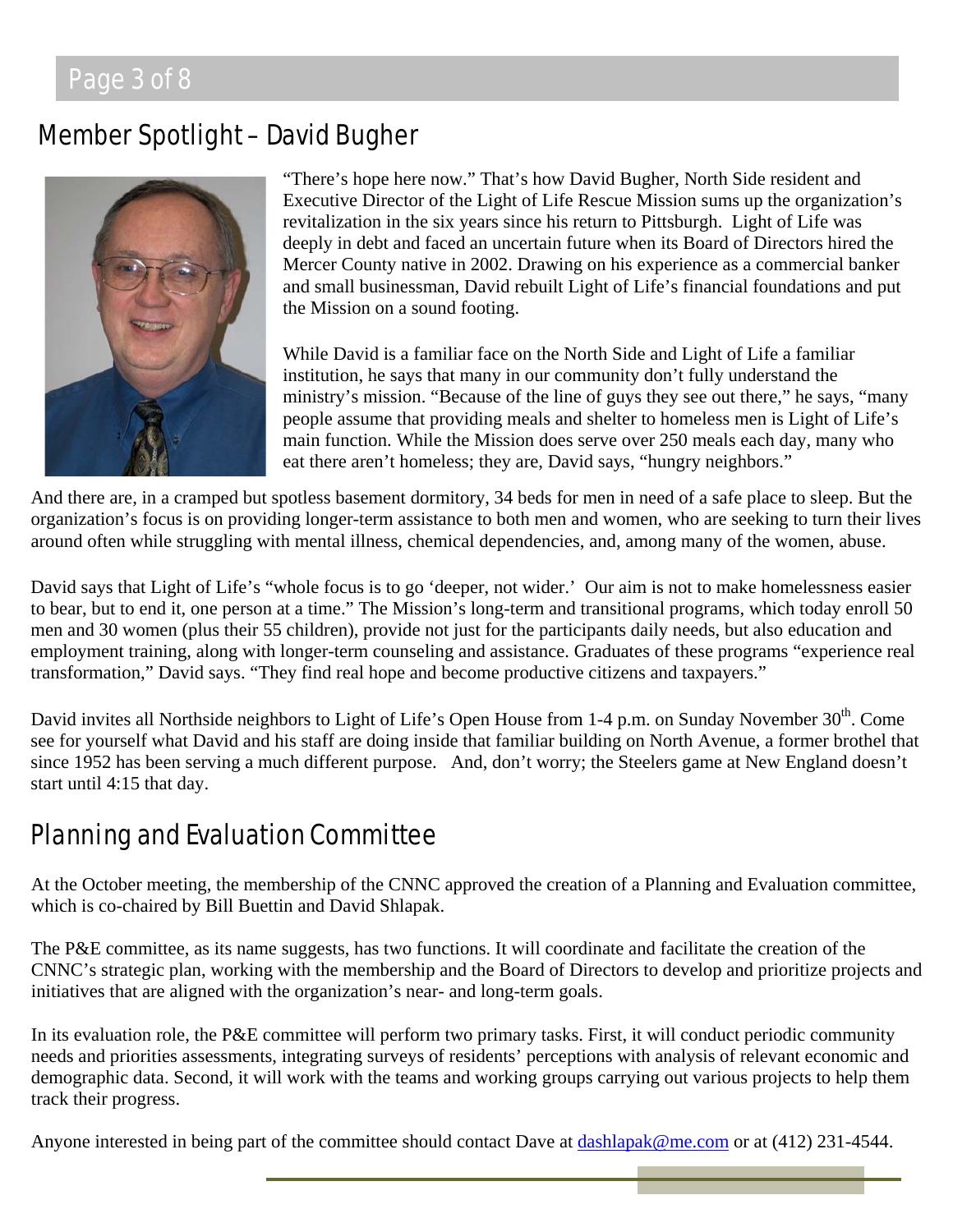### Jefferson Recreation Center – Champions!



Special thanks to team photographer Martin Harp.

Congratulations to the Jefferson Recreation Center and their 9-11 age flag football team. They won the 2008 Citiparks flag football championship with a record of 8 wins and 1 loss. The team was lead by Head Coach Weston White and Assistant Coach Pamela Knight. Team members are: Gene Livingston, Jordan Arnett, Jerico Berlin, Dwayne Kellogg, Chaise Knight, Terrence Adams, Dabar Yarbrough, Shaunay Edmonds, Andrew Knight, Dushawn Griffey, and Raymond Howell. "They worked very hard this year to become champs," said Weston White "and I want to say that I'm proud of them. I would [also] like to thank the parents for their support."

### Pfaffman + Associates Selected for Federal North Master Planning

Following the vote at October's General Membership meeting, CNNC has entered into a memorandum of understanding with the Urban Redevelopment Authority of Pittsburgh (URA) and Northside Leadership Conference (NSLC) for the Federal North block redevelopment. Additionally, CNNC and NSLC finalize their joint venture, called Northside Tomorrow, LLC, to execute the memorandum of understanding.

Northside Tomorrow's first task was to select an architecture firm to prepare a master plan for the block and a structural assessment of the individual buildings. CNNC Development Committee members, along with Bill Buettin, Tom Hardy, Mark Fatla and URA staff, interviewed three qualified firms for the contract.

The group unanimously chose Pfaffman + Associates for the job. Having Pfaffman's team in charge of the community master plan and this assignment should ensure a consistency and integration of these two important projects. Rob Pfaffman and his team will be at our Novermber membership meeting to lay out a time line for both projects and answer any questions you may have regarding the process.

### CNNC Newsletter – Your Newsletter

The CNNC newsletter would like to hear from you. If you have an event to promote, an interesting story to tell, or a neighbor who deserves special mention please let us know.

Feel free to contact us any time by email:  $\frac{info@cnnc-pgh.org}{info@cnnc-pgh.org}$  $\frac{info@cnnc-pgh.org}{info@cnnc-pgh.org}$  $\frac{info@cnnc-pgh.org}{info@cnnc-pgh.org}$ , or by phone: Julie Peterson at 412-321-1012.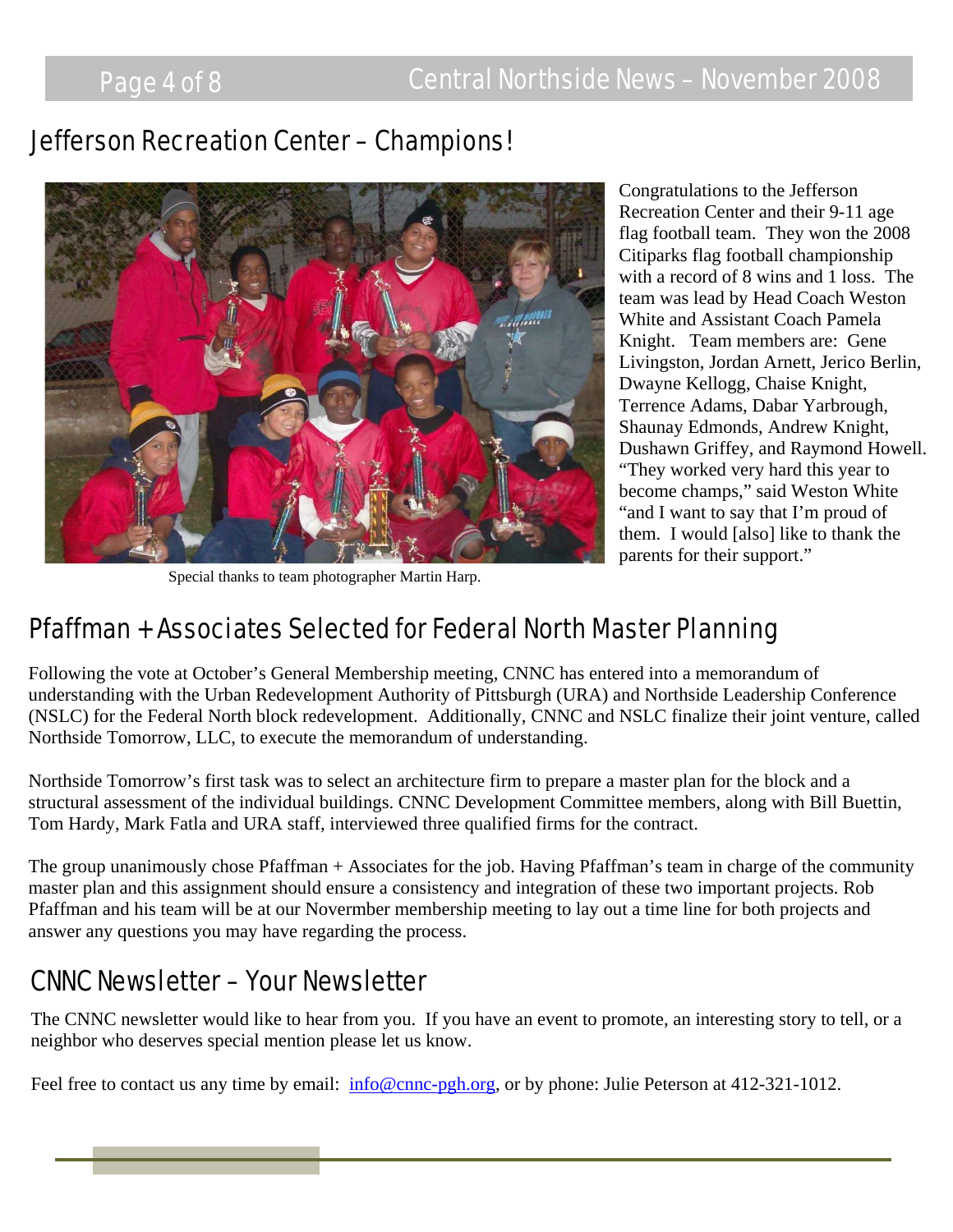# CNNC Thanksgiving Dinner

On Friday, November  $14<sup>th</sup>$ , the CNNC will host its' annual Thanksgiving dinner. The entire community is invited to share food, meet new neighbors, and just enjoy the festivities. The Metropolitan Baptist Church (22 Sampsonia Way) has graciously opened their doors for this event, which starts at 6:00 p.m. and finishes around 8:00 p.m.

Admission is \$5 for adults, \$1 for children, and \$3 for senior citizens. The cost of admission will also count as your membership dues for the 2009 calendar year (membership forms will be on hand). Throughout the evening items, some donated by our community artists, will be raffled off. Anyone interested in attending should bring a side dish to share.

 If you are interested in attending or have any questions please contact Claudia Keyes at 412-231-4410 or keyes15212@yahoo.com.

# CNNC Food Drive for the Greater Pittsburgh Community Food Bank



For most food banks November is the time to stock up on donations. Grocery stores, churches, private businesses, and even government offices host food drives as a way to help out. This year the CNNC will be doing its part. Starting on November  $3<sup>rd</sup>$  and running through November  $22<sup>nd</sup>$  neighbors will be able to donate non-perishable items at multiple drop-off locations and events (list provided below).

Monetary (only checks – made out to GPCFB - please!) donations are also being accepted and will be part of a directed giving program to benefit Northside food pantries. Aria Charles, Greater Pittsburgh Community Food Bank staff and resident of Allegheny West, will be at the CNNC general membership meeting to explain this program in more detail.

#### Drop Off Locations

- 414 and 607 Jacksonia, 1114 Reseca, and 1235 Palo Alto
- Beleza 1501 Buena Vista
- Doug's Market 1327 Arch Street
- YMCA 600 West North Avenue
- CNNC Membership Meeting Nov  $10^{th}$ , ATA
- CNNC Thanksgiving Dinner Nov 14th, Metro Baptist Church, 22 Sampsonia Way
- WOWS Nov  $14<sup>th</sup>$ , 414 Jacksonia
- MWSS Membership Meeting Nov  $18<sup>th</sup>$ , AUUC, North Ave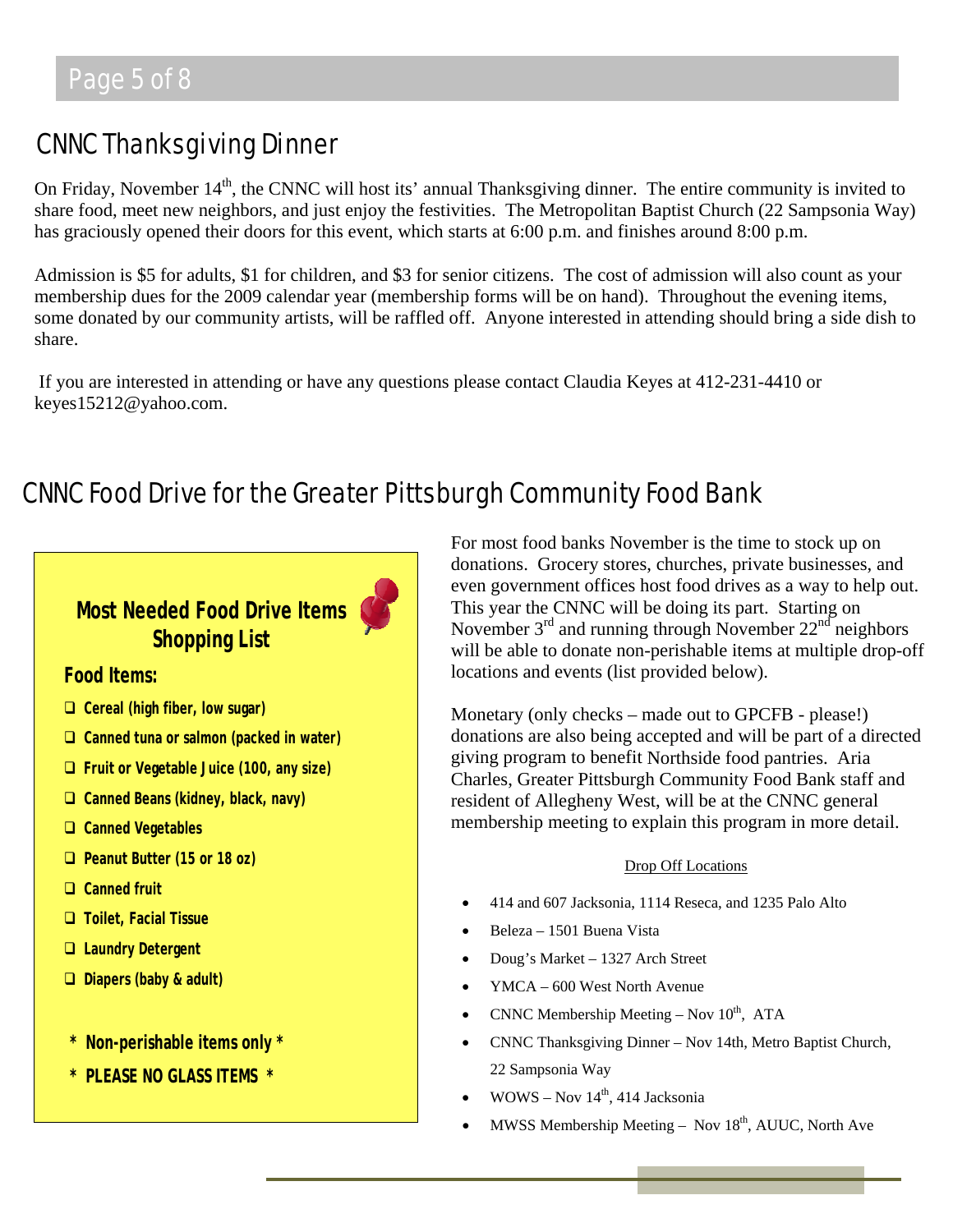# Pittsburgh Cares/YMCA Call for Student Artists

Pittsburgh Cares, in cooperation with the Allegheny YMCA (located at 600 West North Avenue), is looking for art students. Participants will work on a series of murals throughout the YMCA. These murals will highlight the buildings historic emblems that were added to the walls and ceilings over the years. Pam Bruno, a muralist and childcare provider at the YMCA, developed this project over the past 18 months. With the help of companies such as Lowe's Home Improvement, PPG, Morton's Steakhouse, and the United Way (the parent organization of Pittsburgh Cares) everything from paint to paint brushes have been provided.

Beautification of such an important building in our neighborhood is not the only benefit of this program. Student volunteers will also earn community service hours for all their hard work. If you, or someone you know, might be interested in volunteering please contact Justin or Alexa at Pittsburgh Cares (412-471-2114), or Pam at the Allegheny YMCA (412-321-8895) or on her cell phone (412-513-8837).

### Announcements

CNNC Thanksgiving dinner planning committee needs raffle items. Small jewelry, sculptures, prints, new toys, passes, tickets to events, etc…would be perfect. If you are interested in donating contact Claudia Keyes at 412-231-4410 or keyes15212@yahoo.com.

The YMCA has babysitting, 6:30pm - 9pm (the Y closes at 9pm), available for parents attending the November 10th CNNC Membership Meeting. Children 2 years old and over only. The cost is \$5 per child. If interested please contact [juliepeterson1@hotmail.com](http://us.mc454.mail.yahoo.com/mc/compose?to=juliepeterson1@hotmail.com), (412)321-1012, or Stella at s[petraglia@ymcaofpittsburgh.org](http://us.mc454.mail.yahoo.com/mc/compose?to=spetraglia@ymcaofpittsburgh.org) , (412)323-1922

P.R.O.M.I.S.E. Group is sponsoring a blues blowout featuring the Muddy Kreek Blues Band. The event will be held on November 22<sup>nd</sup>, 10p.m. at the Hard Rock Café in Station Square. Tickets are \$10.

The MWSS will be having board elections at their next general membership meeting (being held on November  $18<sup>th</sup>$ ).

### Membership – Renewal Notice

As 2008 comes to a close we would like to remind everyone to renew their membership for 2009. Membership forms can be found on the last page of every newsletter, on our website (cnnc-pgh.org), and outside every CNNC general membership meeting. Dues are \$5 for adults, \$3 for seniors, and \$25 for a business. If you are attending the CNNC annual Thanksgiving dinner (see page 5 for details) membership dues are covered by the admission fee.

# Upcoming Events

**November 10 – CNNC General Membership Meeting, 7pm, Allegheny Traditional Academy**

**November 14 – CNNC Thanksgiving Dinner, 6-8pm, Metropolitan Baptist Church** 

**November 18 - MWSS General Membership Meeting, 7pm at AUU Church - West North Ave** 

**November 22 – The LIVING Ministry's annual clothing drive** 

**November 22 – P.R.O.M.I.S.E. Benefit, Muddy Kreek Blues Band, Hard Rock Café, Station Square** 

**November 30 – Light of Life November Open House, 1-4pm, 10 East North Avenue** 

**December 14 – MWSS annual holiday party, 6-10pm, 1237 Monterey Street**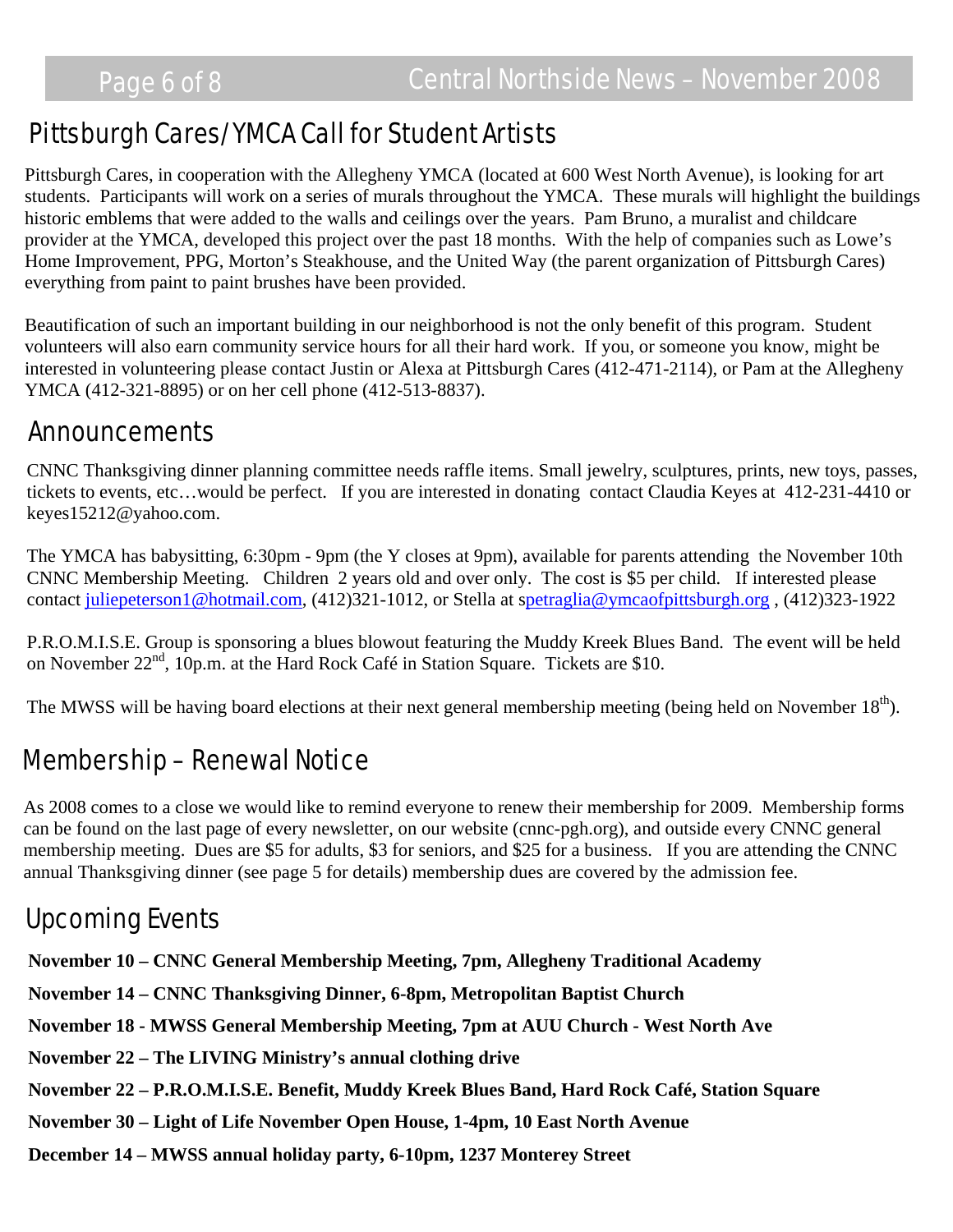## Community Master Plan Steering Group Formed

At the request of Pfaffman + Associates, CNNC has put together a diverse set of participants that will work as a Steering Group for the Community Master Plan.

Going forward the Steering Group, comprised of 12 members from the other CNNC committees and the community at large, will report on the progress of the Community Master Plan. Pfaffman has recommended we keep this group small. This will allow for an efficient working process between the Steering Group and the urban design team.

In addition to myself, the twelve members that make up the Steering group are Annette Green, Gwen Moorer, Lydia Wade, Randy Burns, Jen Tharp, Neil Parham, Dave McFarland, Fred Fortson, Randy Zotter, Irene Karavolos and Dave McMunn. This process is just starting but we look forward to updating the community and the membership on our progress.

Randi Marshak, Committee Chair

# Special Meeting

Hopefully everyone received a postcard earlier this week notifying you of a special membership meeting. This meeting will occur immediately following the regularly scheduled membership meeting on Monday. The purpose of this meeting is to discuss the Ferris Apartments project and CNNC's recent staff turnover. This special meeting has been requested by 5 or more members pursuant to Article IV, Section 3 of the CNNC bylaws.

Upon conclusion of the regularly scheduled meeting at 9pm we will adjourn. The special meeting will then be immediately called to order and will last until 9:30pm. Each person who wishes to speak will be given 3 minutes after being assigned the floor by the presiding officer. No member who has already had the floor is entitled to it again on the same issue so long as any member who has not spoken wishes to do so. As far as possible, the presiding officer will let the floor alternate between those favoring and those opposing the matter at hand.

It's important to note, the deadline to resubmit the Ferris project for low income housing tax credits this year passed on October  $3<sup>rd</sup>$ . Also, for legal and privacy reasons, the CNNC Board will not discuss the particular circumstances surrounding the separation of employment with previous staff.

### Communication Committee – Information Centers

The Communication Committee is working hard to develop a comprehensive Communication Plan that will help deliver information in a timely manner to members of the CNNC and members of the greater Central Northside Community. Preliminary ideas include the development of reliable neighborhood "information centers" that will include both electronic and paper-based information.

If you would like to help us better serve all members of our community at the same time that we develop fast and reliable electronic forms of communication, please consider attending committee meetings. The CNNC Communication Committee meets the first Thursday of every month. Locations vary and refreshments are served. If you are interested, please contact co-chairs Belinda Greenfield at greenfield\_belinda@yahoo.com or Greg Spicer at gregoryspicer62@yahoo.com. We hope to see you there!